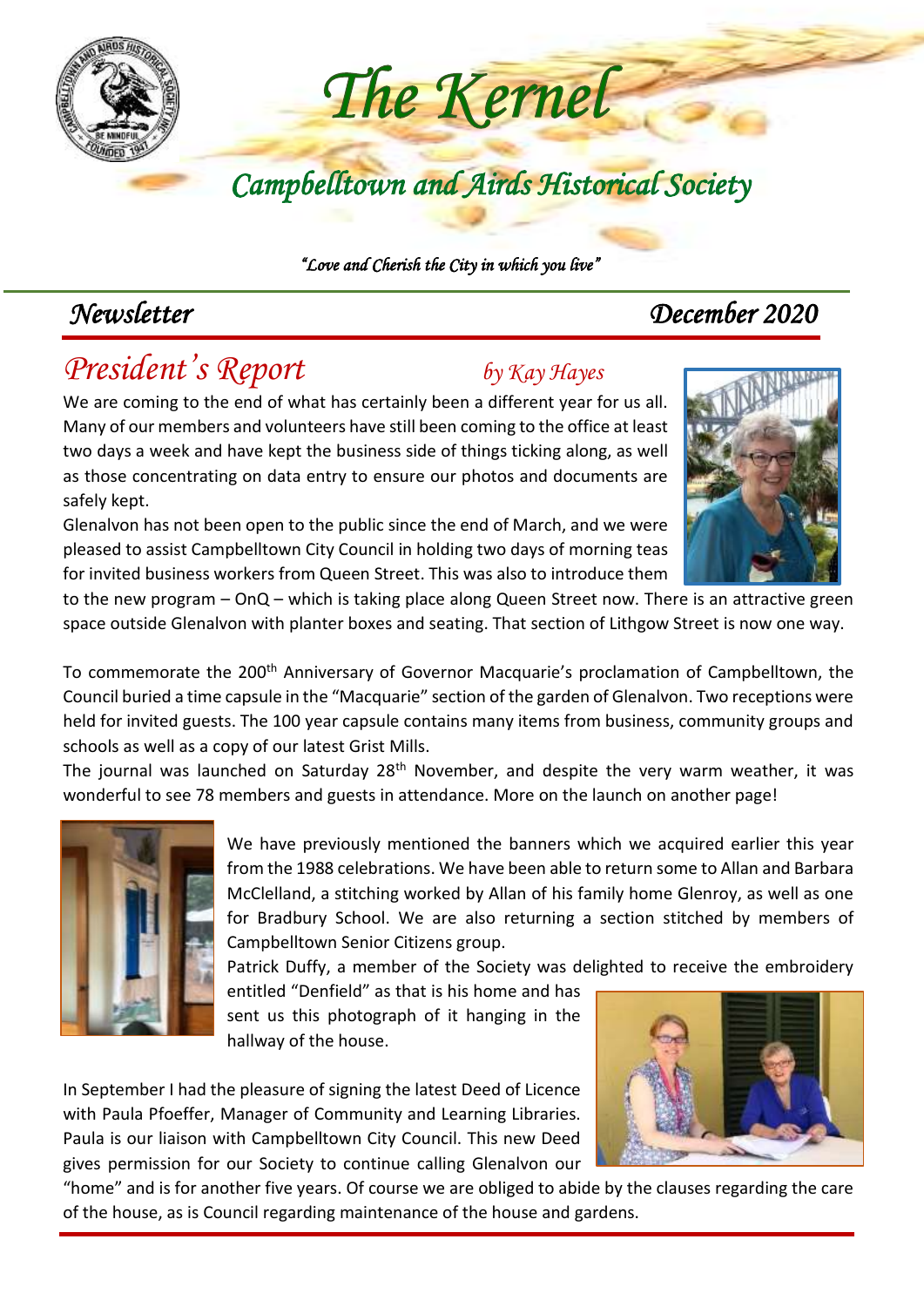We recently noted the passing of Norman (Norm) Campbell, and as you would be aware we conferred Life Membership to Norm when he moved to assisted living. Many members sent emails and messages congratulating Norm and wishing him well. He asked that his thanks be passed on to those members.

This year, I particularly wish to thank the volunteers who have continued working at Glenalvon and supporting the work of the Society. My personal thanks to them for their help and support during my stay in hospital. I am happy to report the fall did not have any lasting effects, once I completed my different social distancing for recovery.

On behalf of the committee I wish you all a Very Merry Christmas and the hope for a healthy and safer 2021.

Best wishes

Kay



#### \*\*\*\*\*\*\*

Some months ago Jeff McGill found this picture while searching old magazines and thought we would find it of interest.

It is dated March 27, 1948 and it of local girl Pamela Bolton of Kenny Hill.

Pamela rode in the 1948 Royal Easter Show on *Lexie,* winning three 1<sup>st</sup> Prizes. The report tells us that the Show authorities were left anxious that the standard of dressing should be as high for 1949, issuing information on what they considered correct wear, to all competitors. Miss Bolton's outfit set the standards.

Pam's mother was Edith (Edie) Whalan who lived on the Narellan Road at Kenny Hill. She married Gus Bolton of Mosman, who had served with Australian Naval and Expeditionary Force as a Dental Surgeon in Rabaul in WWI. He passed away in 1934 when Pam was just 4 years old and Edie returned to Campbelltown to live with her parents.

Pam also appears on the cover of *The Sun'*s supplement called *Color,* Sunday, 20th March 1949 edition, riding *Lexie.* JC/20

Campbelltown and Airds Historical Society Inc Correspondence to Secretary P.O. Box 257, Campbelltown NSW 2560 Phone: (02) 4625 1822 Email: [secretary@cahs.com.au](mailto:secretary@cahs.com.au) Website: ww.cahs.com.au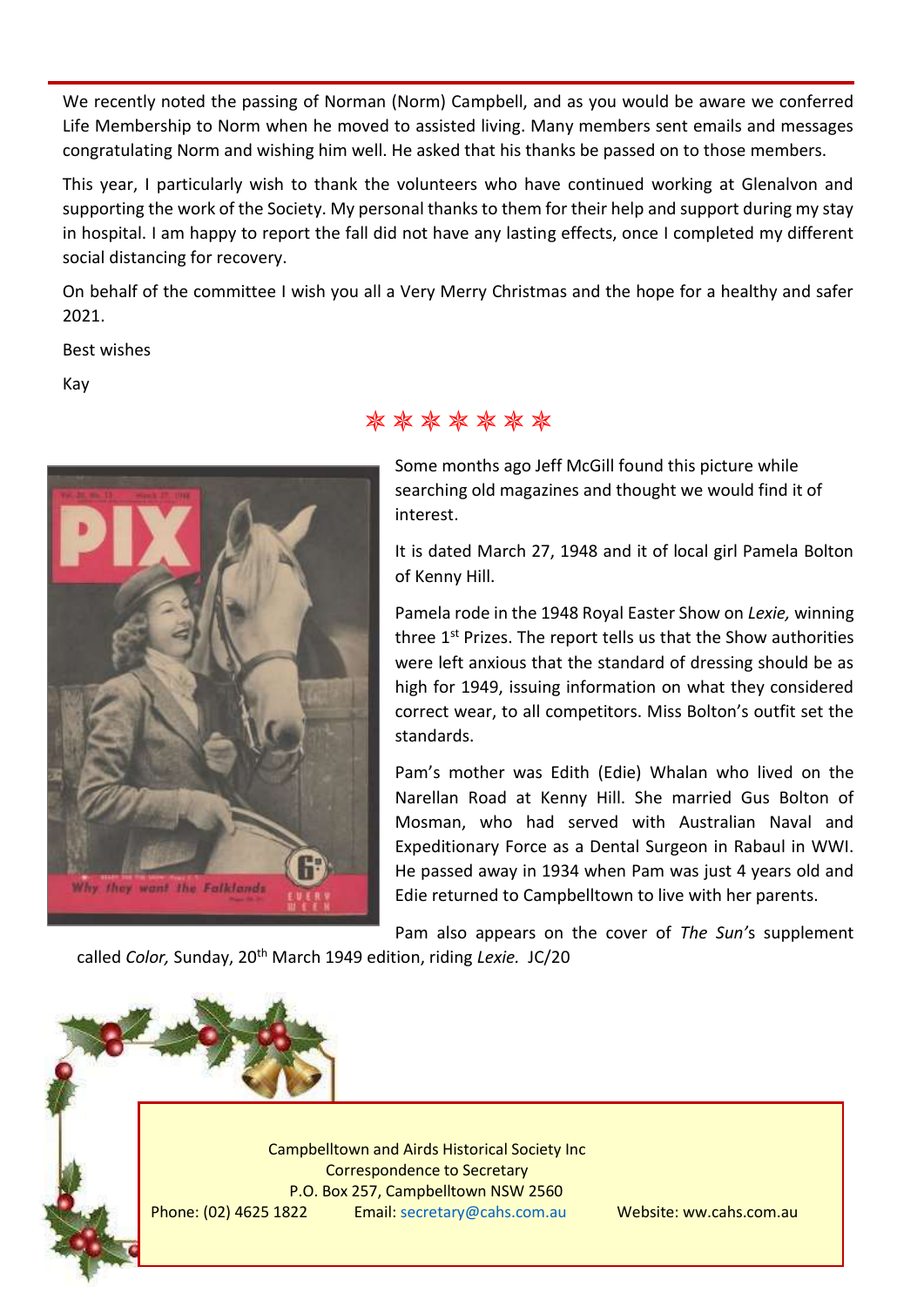## *The Launch of the November Grist Mills*

#### *Founding of Campbelltown and the Macquaries*

On Saturday 28th November the latest edition of the Grist Mills was launched. This was a special edition marking the Founding of Campbelltown, 200 years ago, on the  $1<sup>st</sup>$  December 1820. The journal was written by CAHS member Tom Reeve.

Titled *The Founding of Campbelltown and the Macquaries* with *Pioneer Thomas Rose* concluding the five part history of the 'water men' as the back story.

Saturday being close to this historic event was ideal for the launch of a book which includes a brief record of the colonial history leading up to the founding of our Town, and, what happened on the day it was proclaimed. A short Timeline of Events, from 1788 up until 1840 can be found on the centre pages.



You will find a summary of the lives of Governor Lachlan Macquarie and his wife Elizabeth Henrietta Macquarie, focusing on the history of their 12 years in Australia, with excerpts from Lachlan Macquarie's Journals which relate to the Airds District (proclaimed 1810) and Campbell Town. These are very interesting records, with many personal observations by Macquarie.



With so many functions cancelled across 2020 it was wonderful to get the chance to host a function in Glenalvon's grounds with many members and special guests pleased to be back at a social event. While the day was exceedingly hot, people enjoyed the chance to catch up with friends, with gazebos set up for shade giving a festive feel to the occasion. Many stayed to enjoy an excellent morning tea.

It was pleasing to see some of the other towns in this area that are significant to Macquarie also represented; Mrs Nola Douglas of the Appin Historical Society with Joy Farrow,

Camden Historical Society'sJohn and Julie Wrigley, Brian and Lee Stratton and Rene Rem (Cawdor Village was named by Macquarie on 16<sup>th</sup> October 1820, six weeks before our town) as well as Liverpool's Pamela Valentine and Glen Op Den Brouw.

Professor Reuben Rose with his wife Kate also travelled up from Boloco, on the Snowy River Way near Dalgety, to join us. As a direct descendant of Thomas Rose he had several entertaining family yarns to tell.

Thomas Rose did many things in his life, but the most enduring things were done here at Campbelltown. He is remembered best perhaps for building the 60 foot high stone tower mill for gristing wheat at Mount Gilead. It remains an icon of the wheat growing days of Campbelltown.

Rose also led the Committee for constructing the Water Reservoir in Hurley Park.

Thomas Rose directed the construction of an earth-walled dam (1833-34), to be followed by the stonewalled reservoirs (the lower one is the Cattle Tank for livestock) and two silt traps, built by convicts in 1838-39. This served the Town's water needs until the end of 1888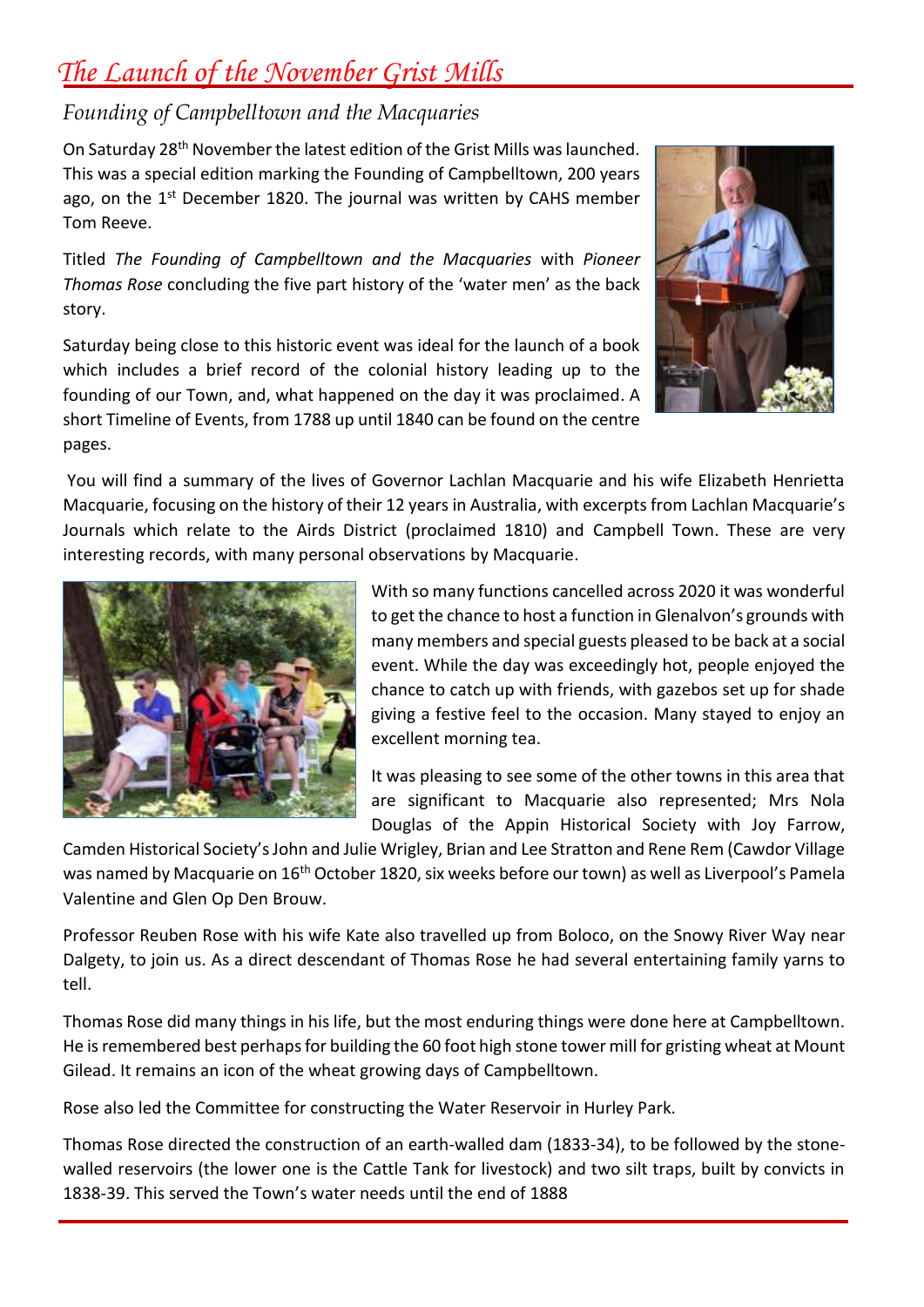#### *Colleen Egelton 8 th May 1925 – 1 st December 2020*

Coleen was born in 1925 and came to Campbelltown in her late teens, in 1944, when her father was appointed Principal of Kentlyn School. There was no accommodation in Kentlyn so they rented 'The Retreat' in Allman Street. During these war years of petrol rationing Colleen would drive her father to Kentlyn each day. The road after St John's Church on Convent Hill was dirt and very rough. Eventually her father was transferred to Mt Hunter.

Colleen met Ray Egelton who at the time was delivering bread for Harrison's bakery on the corner of Queen and Broughton Street. At her insistence he later bought the milk run from Harringtons, delivering milk from Lithgow Street through to Leumeah. The couple married and moved into a house on Sydney Road (Queen Street). They had two daughters, Helen and Geraldine.

 In 1977 the family moved to St Andrews where Colleen became active in helping with the setting up of Our Lady of Mt Carmel Parish.

 Colleen passed away in Camden District Hospital after having been cared for, for many months, at home by her daughters.

 Fr Shane Kelleher summed up her life with three important words 'Family, Faith and Friends'.

 She was always welcoming, ready to put on the kettle and make a cuppa and sit and talk, and with the other appropriate tag being 'Campbelltown's Wikipedia', you would know that the conversation would always be interesting and lively; full of old Campbelltown yarns.

Colleen passed away on 1<sup>st</sup> December 2020.

### *Norm Campbell 1923 - 2020*

Norm Campbell was born in Lithgow Street Private Hospital in 1923 and as a child lived in *Stanwell House,*  one of the Colonial Buildings in Queen Street. His mother had been adopted by George and Margaret Chinnocks who could not have children of their own.

It was a childhood lived across the Great Depression, followed by the years of the Second World War. Norm did not see war service being rejected for medical reasons, but remembers the time as bleak on the homefront. After his mother passed away he worked as a shopkeeper in the general store where he had always lived.



Norm had many varied jobs during his working life. He gained work as a movie projectionist in various areas around Sydney before Fred Eves invited him to be a projectionist for the Macquarie Cinema. The introduction of television in the 50's curtailed the cinema's activities but at that time Norm began doing stints as a news correspondent for ABC radio, reporting on local events. Later on he would buy a camera and delivered filmed news reports for Channel 2 and 7. During the sixties, Norm was hired by Jim Vernon to be a photographer for the Campbelltown - Ingleburn News, Camden News, the Picton Post and Macarthur Advertiser

At the beginning of the 1950's Norm had also joined the local fire brigade, becoming Captain in 1968 at one of the busiest and wide ranging of districts. Norm as very passionate Campbelltonian, very private by nature, yet the very

first to put up his hand to help on a worthy project. Jeff McGill recalls.

 Robert Penfold sums him up. "Norm was the man who first up…..didn't let on too much, particularly on a personal basis. When I arrived at the Campbelltown Ingleburn News and Camden News in 1971 as the first ever trainee, the first cadet in the newsroom, Norm had all the "knowledge.

 He was the true local,….also the proud volunteer fire captain….also the photographer and importantly… the collector of Campbelltown's visual history. Jim Vernon the editor, knew that when he sent Norm out